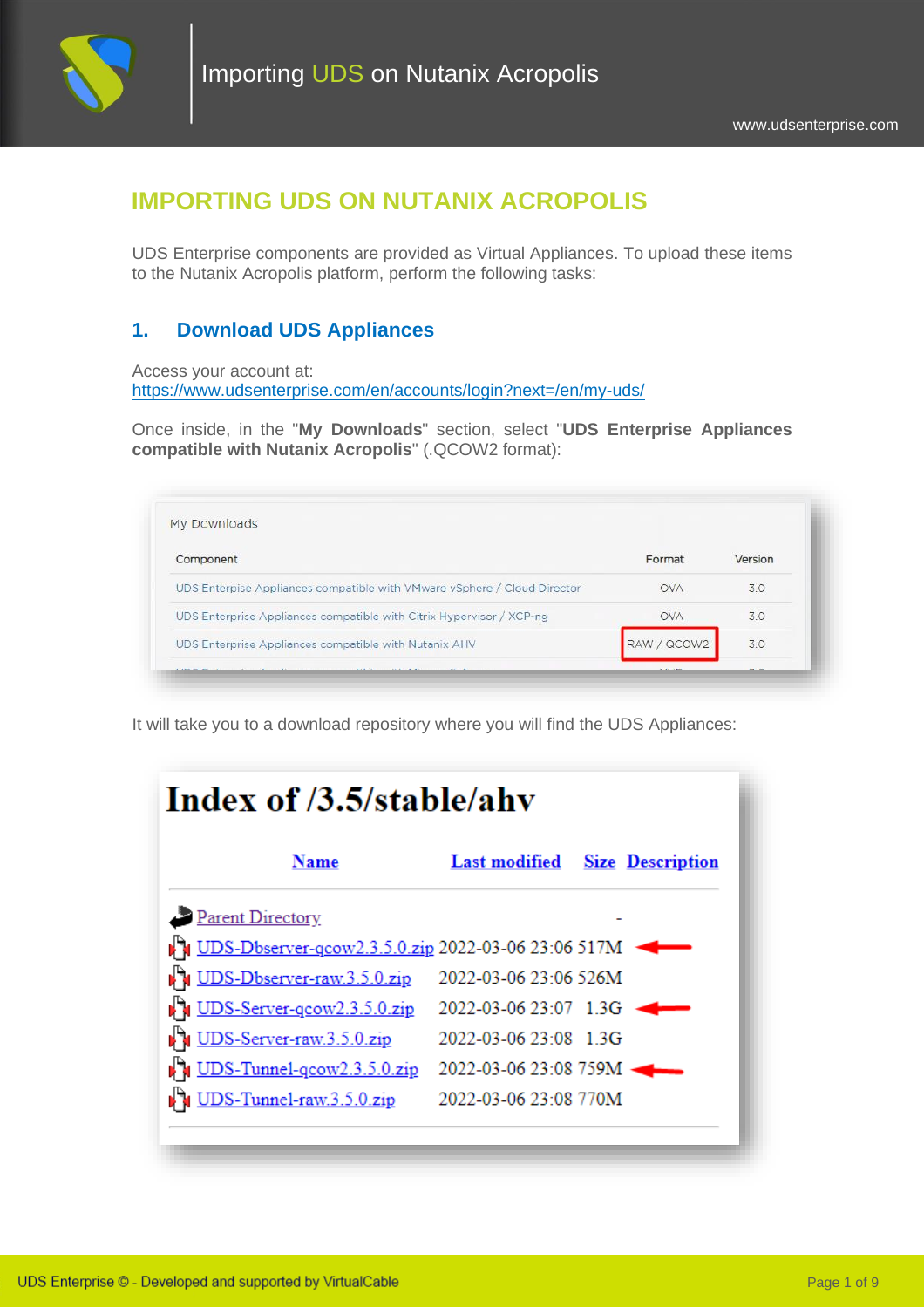

## **2. Import UDS Appliances on the virtual platform**

Download the UDS Appliances. See below an example with the **UDS Server Appliance** (**UDS-Server-qcow2.3.0.0**).

Download the .zip file and unzip it:



Access the Nutanix environment through Prism and open the image manager from the option: "**Image Configuration**":

|                                                          | Admin $\frac{1}{2}$ $\sim$                                 |
|----------------------------------------------------------|------------------------------------------------------------|
| <b>Cluster Details</b>                                   | <b>NTP Servers</b>                                         |
| <b>Create Storage Container</b><br><b>Expand Cluster</b> | <b>SMTP Server</b>                                         |
| <b>Life Cycle Management</b>                             | <b>Cluster Lockdown</b>                                    |
| <b>Upgrade Software</b>                                  | <b>Filesystem Whitelists</b><br><b>Image Configuration</b> |
| <b>Authentication</b>                                    | <b>Language Settings</b>                                   |
| <b>Role Mapping</b>                                      | <b>Manage VM High Availability</b>                         |
| <b>SSL Certificate</b>                                   | <b>Network Configuration</b>                               |
| <b>User Management</b>                                   | <b>Prism Central Registration</b>                          |
|                                                          | <b>Pulse</b>                                               |
| <b>Alert Email Configuration</b>                         | <b>Redundancy State</b>                                    |
| <b>Alert Policies</b>                                    | <b>Remote Support</b>                                      |
|                                                          | <b>SNMP</b>                                                |
| <b>HTTP Proxy</b>                                        | <b>UI Settings</b>                                         |
| <b>Name Servers</b>                                      | <b>Welcome Banner</b>                                      |
| <b>Network Switch</b>                                    |                                                            |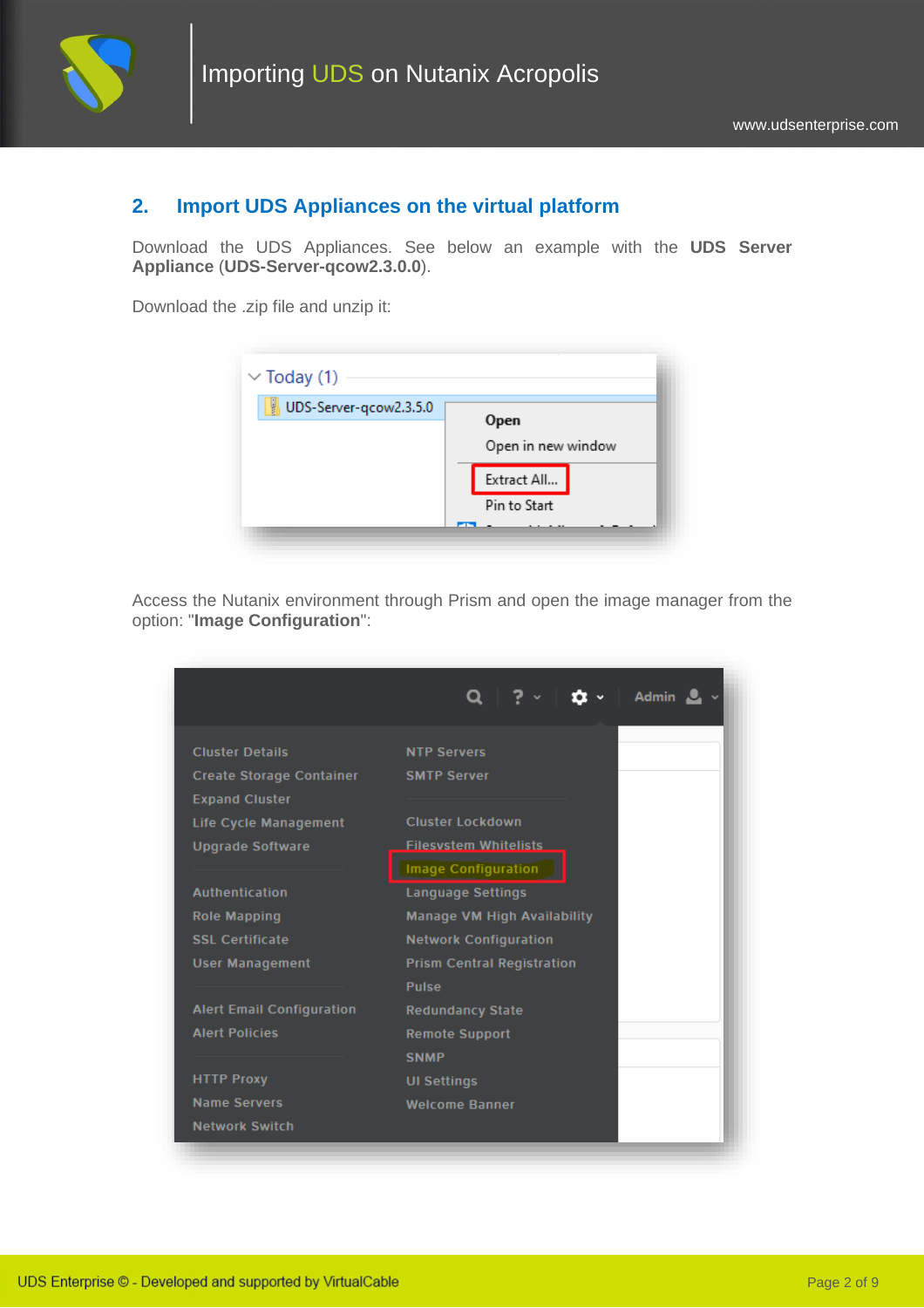

Click on "**Upload Image**".

| + Upload Image |                   |             |               |                 |
|----------------|-------------------|-------------|---------------|-----------------|
| <b>NAME</b>    | <b>ANNOTATION</b> | <b>TYPE</b> | <b>STATE</b>  |                 |
| virtio         |                   | <b>ISO</b>  | <b>ACTIVE</b> | $\chi$ - $\chi$ |
| w7             |                   | <b>ISO</b>  | <b>ACTIVE</b> | $\chi$ - $\chi$ |

Indicate the name for the image (the type of image will be: "**DISK**"), a storage to host the image and finally mark the option "**Upload a file**" to select the image from the disk.

| NAME                                                           |                |
|----------------------------------------------------------------|----------------|
| UDS_Server                                                     |                |
| ANNOTATION                                                     |                |
|                                                                |                |
| <b>IMAGE TYPE</b>                                              |                |
| <b>DISK</b>                                                    | v.             |
| STORAGE CONTAINER                                              |                |
| default-container-71406694928821                               | $\checkmark$   |
| <b>IMAGE SOURCE</b>                                            |                |
| From URL                                                       |                |
| Upload a file<br>Elegir archivo   UDS-Server-qcow2.3.0.0.qcow2 |                |
| < Back                                                         | Save<br>Cancel |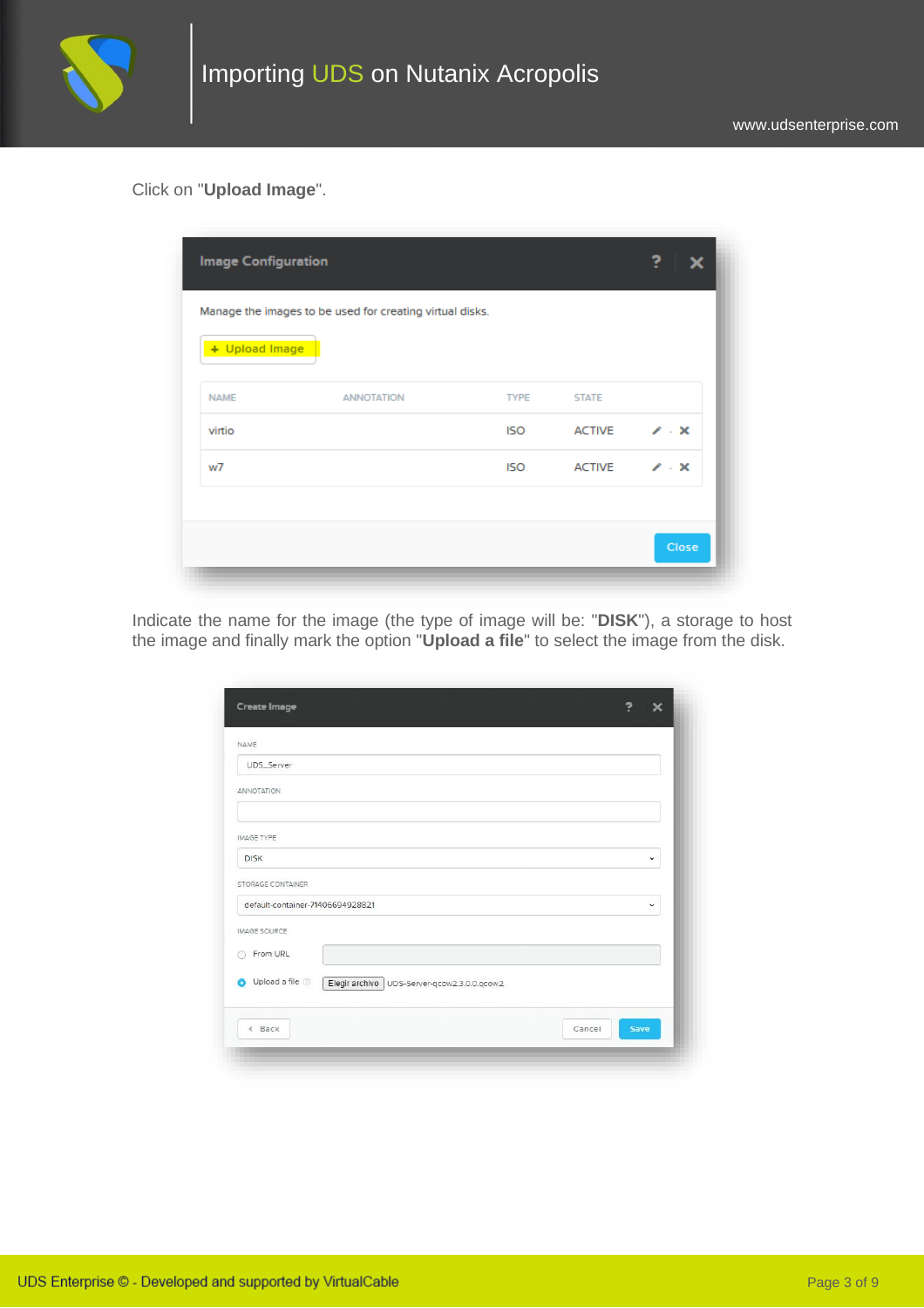

Select the **.qcow2** file previously decompressed as an image:

| ∽<br>Name                    | Date modified      | lype       |  |
|------------------------------|--------------------|------------|--|
| UDS-Server-qcow2.3.5.0.qcow2 | 12/21/2021 4:12 PM | QCOW2 File |  |

Save and the system will begin with the import process:

| × |
|---|
|   |
|   |
|   |

Once the import is finished, repeat the process with the rest of the appliances. At the end of the import of all of them and after waiting about 5 minutes, you will see that they will be active and ready to use.

|                    | Manage the images to be used for creating virtual disks. |             |               |                 |
|--------------------|----------------------------------------------------------|-------------|---------------|-----------------|
| + Upload Image     |                                                          |             |               |                 |
| <b>NAME</b>        | <b><i>ANNOTATION</i></b>                                 | <b>TYPE</b> | <b>STATE</b>  |                 |
| <b>MySQL</b>       |                                                          | <b>DISK</b> | <b>ACTIVE</b> | $\chi$ - $\chi$ |
| UDS_Server         | <b>BrokerUDS</b>                                         | <b>DISK</b> | <b>ACTIVE</b> | $\chi$ - $\chi$ |
| <b>UDS</b> _Tunnel |                                                          | <b>DISK</b> | <b>ACTIVE</b> | $\chi$ - $\chi$ |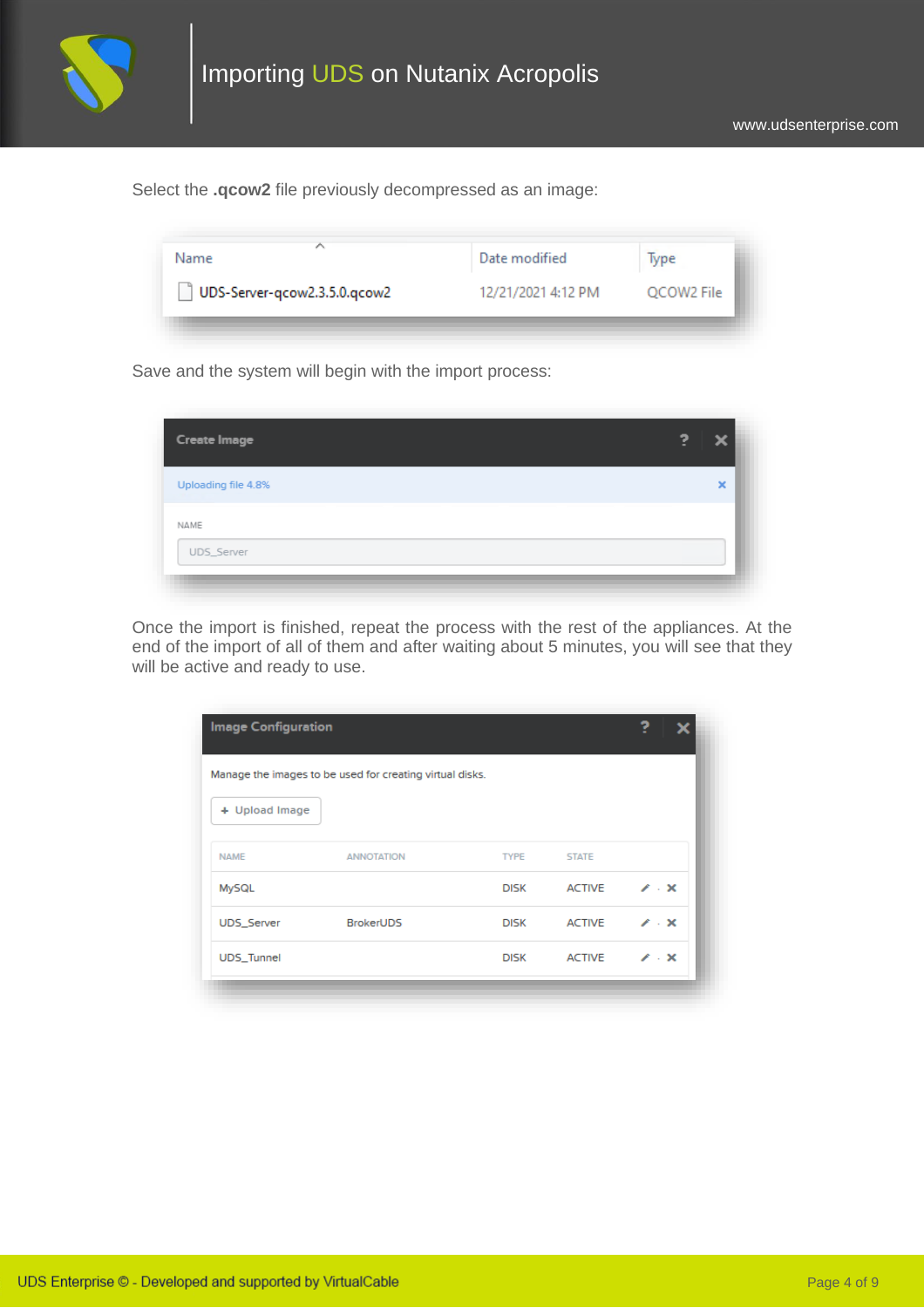

The next step will be to create virtual machines and add these disk images to them.

Click on "**Create VM**":



Start by indicating the name of the virtual machine and its resources: 2 vCPUs, 2 GB vRAM.

| <b>Create VM</b>                  | 7<br>x              |
|-----------------------------------|---------------------|
| <b>General Configuration</b>      | ۸                   |
| NAME                              |                     |
| UDS_Server                        |                     |
| <b>DESCRIPTION</b>                |                     |
| Optional                          |                     |
| TIMEZONE                          |                     |
| (UTC + 02:00) Europe/Madrid       | $Local \sim$        |
| <b>Compute Details</b><br>VCPU(S) |                     |
| $\overline{2}$                    |                     |
| NUMBER OF CORES PER VCPU          |                     |
| 1                                 |                     |
| <b>MEMORY</b>                     |                     |
| $\overline{2}$                    | GiB                 |
|                                   | ▼<br>Save<br>Cancel |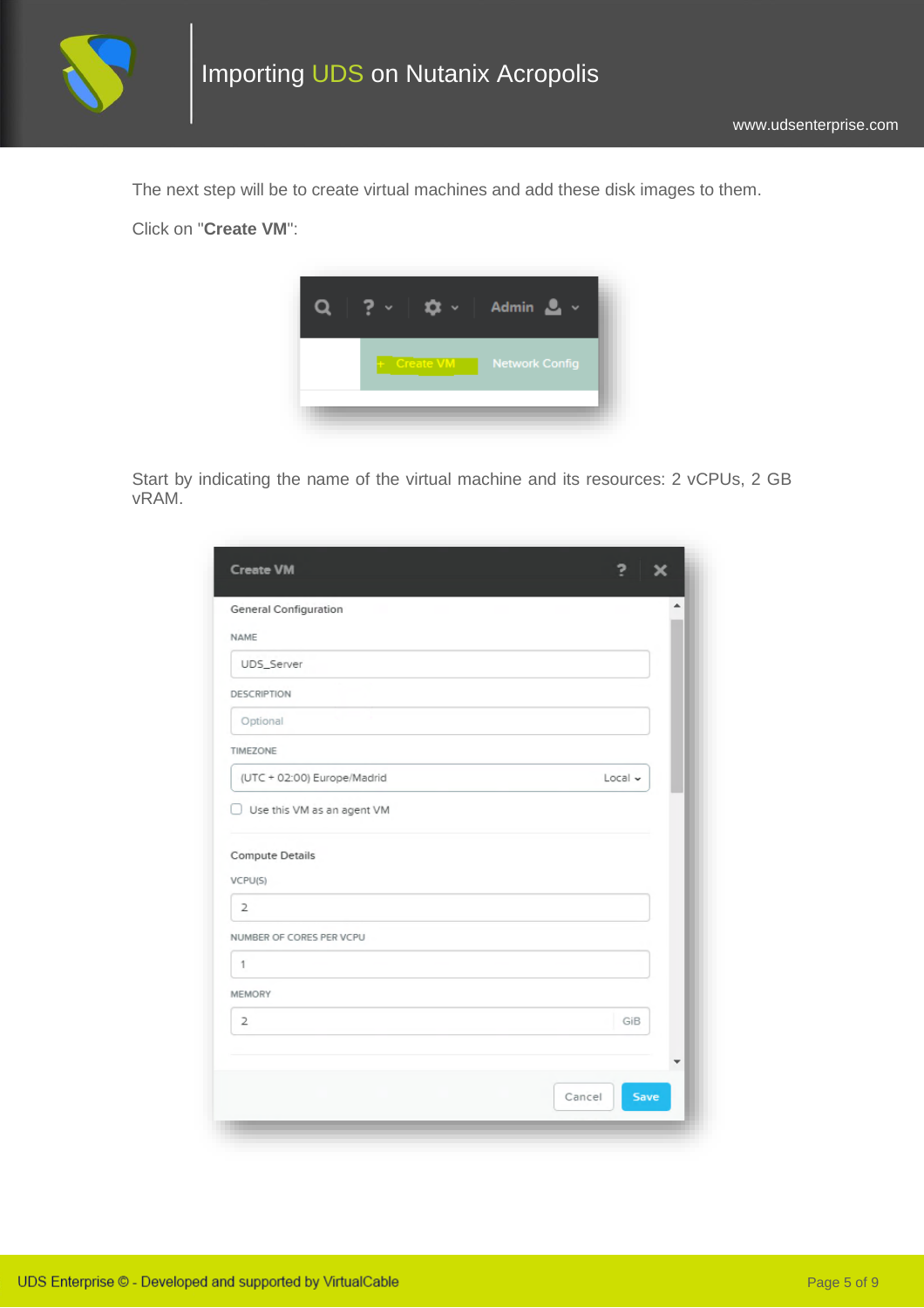

In the disk configuration, you can delete the CDROM and click on "**Add New Disk**".

In the "**OPERATION**" section select "**Clone from Image Service**", and in "**IMAGE**", the server disk that you are going to import (the disk size should appear automatically):

| <b>Add Disk</b>                                                              |   |
|------------------------------------------------------------------------------|---|
| TYPE                                                                         |   |
| <b>DISK</b>                                                                  | v |
| OPERATION                                                                    |   |
| Clone from Image Service                                                     | v |
| <b>BUS TYPE</b>                                                              |   |
| SCSI                                                                         | v |
| IMAGE $(2)$                                                                  |   |
| UDS_Server                                                                   | A |
| SIZE (GIB)<br>Please note that changing the size of an image is not allowed. |   |
| 8                                                                            |   |

Add the disk and finally select the network to which your server will be connected.

|         |                        |                |                                                       | + Add New Disk     |
|---------|------------------------|----------------|-------------------------------------------------------|--------------------|
| BOOT    | DEVICE TYPE            | <b>ADDRESS</b> | PARAMETERS                                            |                    |
| $\odot$ | <b>DISK</b>            |                | SIZE=8GiB; BUS=scsi                                   | $\lambda$ $\times$ |
|         | <b>Volume Groups</b>   |                |                                                       |                    |
|         |                        |                | Please create a VM before you can add a volume group. |                    |
|         |                        |                | <b>Add Volume Group</b>                               |                    |
|         |                        |                |                                                       |                    |
|         |                        |                |                                                       |                    |
|         |                        |                |                                                       |                    |
|         | Network Adapters (NIC) |                |                                                       |                    |
|         |                        |                | You haven't added any NICs yet.                       |                    |
|         |                        |                | <b>Add New NIC</b>                                    |                    |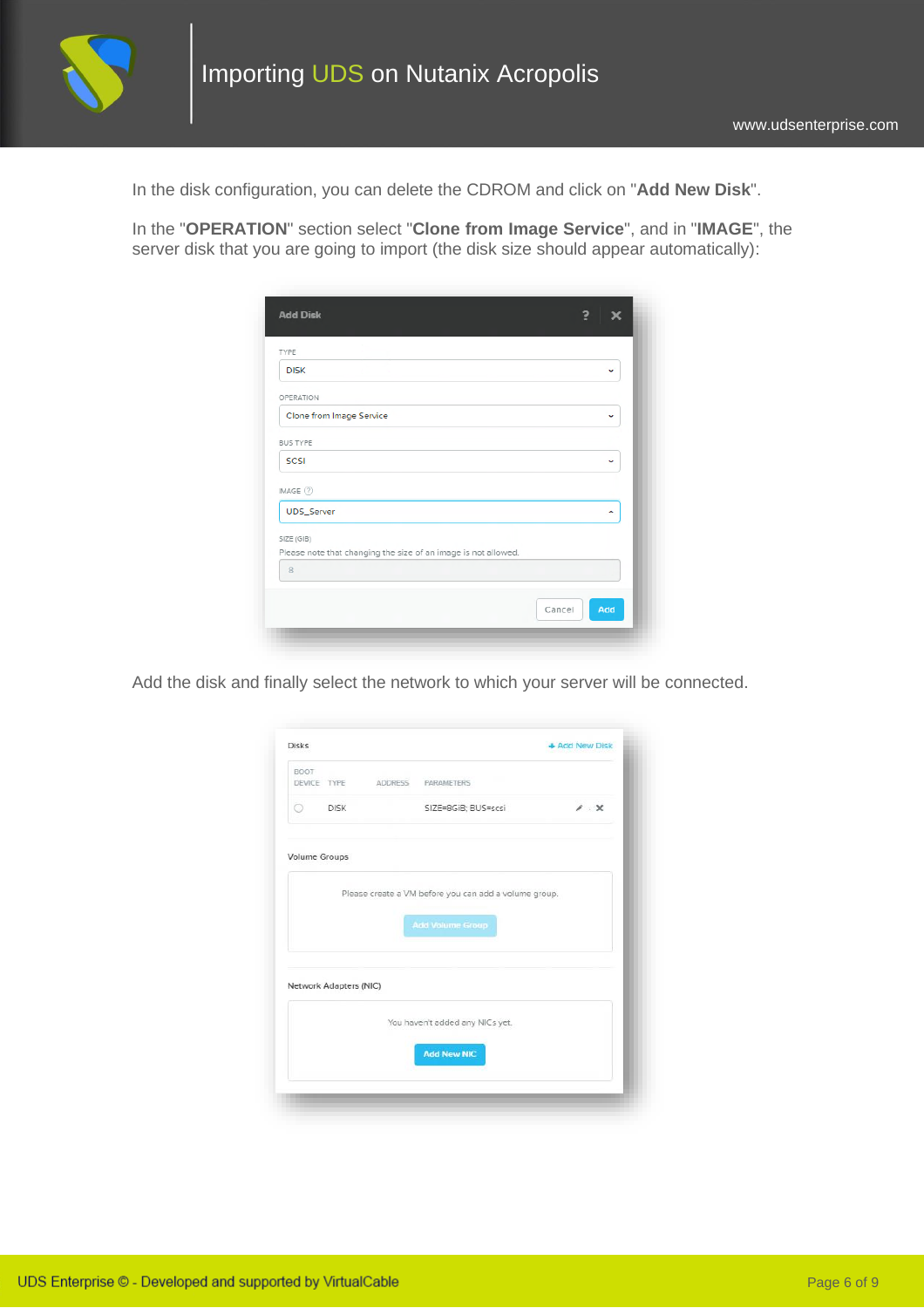

Click on "**Add New NIC**" and select the appropriate virtual network:

| <b>Create NIC</b>                    | 7      |              |
|--------------------------------------|--------|--------------|
| <b>VLAN NAME</b>                     |        |              |
| Lan                                  |        | $\checkmark$ |
| <b>VLAN ID</b>                       |        |              |
| vlan.0                               |        |              |
| <b>VLAN UUID</b>                     |        |              |
| ad7af8d3-b1a7-4fd8-8508-a61b1cb8ed1e |        |              |
| NETWORK ADDRESS / PREFIX             |        |              |
| <b>NONE</b>                          |        |              |
|                                      |        |              |
|                                      |        |              |
|                                      | Cancel | Add          |
|                                      |        |              |

Finish the virtual machine creation wizard and repeat this process with the rest of the UDS virtual appliances.

| <b>VM</b> | <b>Memory (MB)</b> | <b>vCPUs</b> | <b>STORAGE</b> |
|-----------|--------------------|--------------|----------------|
|           | 024                |              |                |
| Server    | 2048               |              |                |
| Tunnel    | 2048               |              |                |

| UDS_MYSQL         | NTNX-<br>575 dfe7a-          | 192.168.14. | $\overline{2}$ | 1 GiB | 309.19 MiB / 10<br>GiB |
|-------------------|------------------------------|-------------|----------------|-------|------------------------|
| <b>UDS</b> Server | A/AHV<br>NTNX-<br>575 dfe7a- | 192.168.14  | $\overline{2}$ | 2 GiB | 616.31 MiB / 8 GiB     |
| UDS_Tunnel<br>۰   | A/AHV                        |             | $\overline{2}$ | 2 GiB | 619.66 MiB / 13<br>GiB |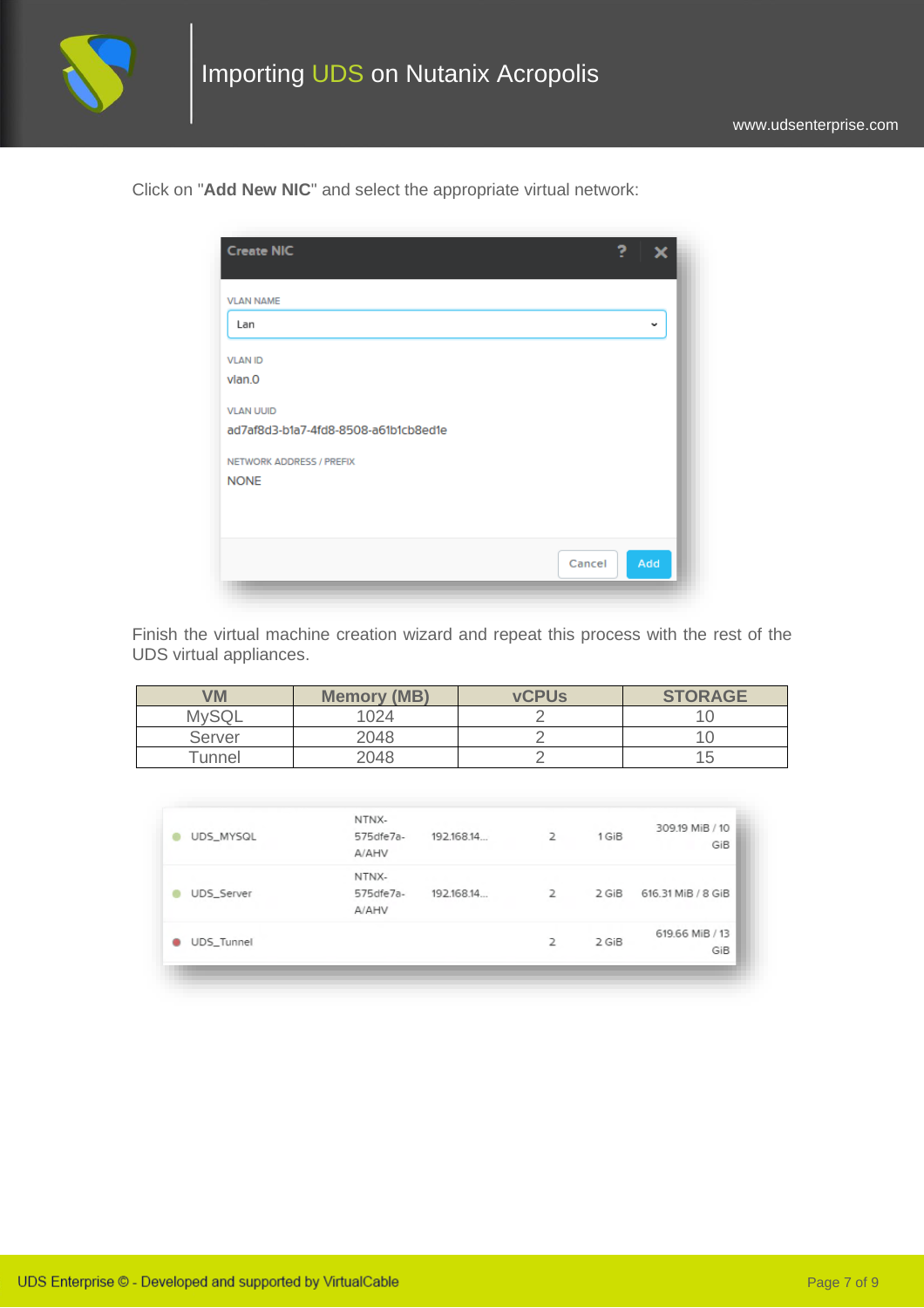

### **3. Start UDS servers**

Once the import of the UDS Appliance is finished, turn on the VM and start a console to begin with the server configuration.

| <b>VM</b><br>A VM NAME<br>HOST.<br>IP ADDRESSES<br>Ubuntu Template UDS<br><b>UDS_MYSQL</b><br><b>B</b> UDS Server<br>NTNX-575dfe7a-A/AHV<br><b>a</b> UDS Serverold<br><b>O</b> UDS_Tunnel<br>Windows10_Template_UDS<br>Summary > UDS_Server | Not secure   https://192.168.1.129:9440/console/lib/noVNC/vnc_auto.html?path=vnc/vm/bd994118-ed8a-481f-aba5-e764b0c8ccaf/proxy&title=UDS_Serv<br>Connected (encrypted) to: UDS_Server<br>300<br>UDS Enterprise Server v3.5.0 uds ttu1<br>uds login: root (automatic login)<br>Linux uds 5.10.0-10-amd64 #1 SMP Debian 5.10.84-1 (2021-12-08) x86_64<br>UDS Enterprise Server v3.5.0<br>$\mathcal{U}(\mathcal{U}(\mathcal{U}(\mathcal{U})))$<br>лишини» запитин.<br>$\alpha$ and $\alpha$ and $\alpha$ and $\alpha$ and $\alpha$ and $\alpha$ and $\alpha$ and $\alpha$ and $\alpha$ and $\alpha$ and $\alpha$ and $\alpha$ and $\alpha$ and $\alpha$ and $\alpha$ and $\alpha$ and $\alpha$ and $\alpha$ and $\alpha$ and $\alpha$ and $\alpha$ and $\alpha$ and $\alpha$ and $\alpha$ and $\alpha$<br>$\ldots$<br>$H = 2$<br>$\begin{tabular}{ll} \bf 1.11 & 0.11 & 0.11 & 0.11 & 0.11 & 0.11 & 0.11 & 0.11 & 0.11 & 0.11 & 0.11 & 0.11 & 0.11 & 0.11 & 0.11 & 0.11 & 0.11 & 0.11 & 0.11 & 0.11 & 0.11 & 0.11 & 0.11 & 0.11 & 0.11 & 0.11 & 0.11 & 0.11 & 0.11 & 0.11 & 0.11 & 0.11 & 0.11 & 0.11 & 0.11 &$<br>/#####C*; ((((((((((((((((()))<br>$1/4HHHHHHJ_{1}$ = $2/2$ ( { { { { { { { { { { { } } } } |  |
|---------------------------------------------------------------------------------------------------------------------------------------------------------------------------------------------------------------------------------------------|------------------------------------------------------------------------------------------------------------------------------------------------------------------------------------------------------------------------------------------------------------------------------------------------------------------------------------------------------------------------------------------------------------------------------------------------------------------------------------------------------------------------------------------------------------------------------------------------------------------------------------------------------------------------------------------------------------------------------------------------------------------------------------------------------------------------------------------------------------------------------------------------------------------------------------------------------------------------------------------------------------------------------------------------------------------------------------------------------------------------------------------------------------------------------------------------------------|--|
|                                                                                                                                                                                                                                             |                                                                                                                                                                                                                                                                                                                                                                                                                                                                                                                                                                                                                                                                                                                                                                                                                                                                                                                                                                                                                                                                                                                                                                                                            |  |
|                                                                                                                                                                                                                                             |                                                                                                                                                                                                                                                                                                                                                                                                                                                                                                                                                                                                                                                                                                                                                                                                                                                                                                                                                                                                                                                                                                                                                                                                            |  |
|                                                                                                                                                                                                                                             |                                                                                                                                                                                                                                                                                                                                                                                                                                                                                                                                                                                                                                                                                                                                                                                                                                                                                                                                                                                                                                                                                                                                                                                                            |  |
|                                                                                                                                                                                                                                             |                                                                                                                                                                                                                                                                                                                                                                                                                                                                                                                                                                                                                                                                                                                                                                                                                                                                                                                                                                                                                                                                                                                                                                                                            |  |
|                                                                                                                                                                                                                                             |                                                                                                                                                                                                                                                                                                                                                                                                                                                                                                                                                                                                                                                                                                                                                                                                                                                                                                                                                                                                                                                                                                                                                                                                            |  |
|                                                                                                                                                                                                                                             |                                                                                                                                                                                                                                                                                                                                                                                                                                                                                                                                                                                                                                                                                                                                                                                                                                                                                                                                                                                                                                                                                                                                                                                                            |  |
|                                                                                                                                                                                                                                             |                                                                                                                                                                                                                                                                                                                                                                                                                                                                                                                                                                                                                                                                                                                                                                                                                                                                                                                                                                                                                                                                                                                                                                                                            |  |
|                                                                                                                                                                                                                                             |                                                                                                                                                                                                                                                                                                                                                                                                                                                                                                                                                                                                                                                                                                                                                                                                                                                                                                                                                                                                                                                                                                                                                                                                            |  |
|                                                                                                                                                                                                                                             |                                                                                                                                                                                                                                                                                                                                                                                                                                                                                                                                                                                                                                                                                                                                                                                                                                                                                                                                                                                                                                                                                                                                                                                                            |  |
|                                                                                                                                                                                                                                             |                                                                                                                                                                                                                                                                                                                                                                                                                                                                                                                                                                                                                                                                                                                                                                                                                                                                                                                                                                                                                                                                                                                                                                                                            |  |
|                                                                                                                                                                                                                                             |                                                                                                                                                                                                                                                                                                                                                                                                                                                                                                                                                                                                                                                                                                                                                                                                                                                                                                                                                                                                                                                                                                                                                                                                            |  |
|                                                                                                                                                                                                                                             |                                                                                                                                                                                                                                                                                                                                                                                                                                                                                                                                                                                                                                                                                                                                                                                                                                                                                                                                                                                                                                                                                                                                                                                                            |  |
|                                                                                                                                                                                                                                             |                                                                                                                                                                                                                                                                                                                                                                                                                                                                                                                                                                                                                                                                                                                                                                                                                                                                                                                                                                                                                                                                                                                                                                                                            |  |
|                                                                                                                                                                                                                                             |                                                                                                                                                                                                                                                                                                                                                                                                                                                                                                                                                                                                                                                                                                                                                                                                                                                                                                                                                                                                                                                                                                                                                                                                            |  |
|                                                                                                                                                                                                                                             | $=$ $\mathcal{N}$ $\mathcal{N}$ $\mathcal{N}$ $=$ $\mathcal{N}$ $($ $($                                                                                                                                                                                                                                                                                                                                                                                                                                                                                                                                                                                                                                                                                                                                                                                                                                                                                                                                                                                                                                                                                                                                    |  |
| VM DETAILS<br>VM Performance                                                                                                                                                                                                                | <b>College</b>                                                                                                                                                                                                                                                                                                                                                                                                                                                                                                                                                                                                                                                                                                                                                                                                                                                                                                                                                                                                                                                                                                                                                                                             |  |
| Name<br>UDS_Server                                                                                                                                                                                                                          | UDS Enterprise comes with ABSOLUTELY NO WARRANTY,                                                                                                                                                                                                                                                                                                                                                                                                                                                                                                                                                                                                                                                                                                                                                                                                                                                                                                                                                                                                                                                                                                                                                          |  |
| Description                                                                                                                                                                                                                                 | o the extent permitted by applicable law.<br>DS Enteprprise broker CLI tool                                                                                                                                                                                                                                                                                                                                                                                                                                                                                                                                                                                                                                                                                                                                                                                                                                                                                                                                                                                                                                                                                                                                |  |
| ID bd994118-ed8a-481f-aba5-e764b0c8ccaf                                                                                                                                                                                                     | Your appliance is currently unconfigured.<br>In order to configure it, you need to go throught the setup process.                                                                                                                                                                                                                                                                                                                                                                                                                                                                                                                                                                                                                                                                                                                                                                                                                                                                                                                                                                                                                                                                                          |  |
| NTNX-575dfe7a-A<br>Host                                                                                                                                                                                                                     | Since UDS 3.0, the configuration is done using a web browser.                                                                                                                                                                                                                                                                                                                                                                                                                                                                                                                                                                                                                                                                                                                                                                                                                                                                                                                                                                                                                                                                                                                                              |  |
| 192 168 1128<br>Host IP                                                                                                                                                                                                                     | UDS Enterprise setup launcher<br>Your appliance IP is 192.168.15.82. We are going to start the web setup process for you right now.                                                                                                                                                                                                                                                                                                                                                                                                                                                                                                                                                                                                                                                                                                                                                                                                                                                                                                                                                                                                                                                                        |  |
| $2$ GIB<br>Memory                                                                                                                                                                                                                           | To configure your appliance, please go to this URL: http://192.168.15.82:9900                                                                                                                                                                                                                                                                                                                                                                                                                                                                                                                                                                                                                                                                                                                                                                                                                                                                                                                                                                                                                                                                                                                              |  |
| $\overline{2}$<br>Cores                                                                                                                                                                                                                     | The setup process will be available until finished or the appliance is rebooted.<br>root@uds:~# _                                                                                                                                                                                                                                                                                                                                                                                                                                                                                                                                                                                                                                                                                                                                                                                                                                                                                                                                                                                                                                                                                                          |  |
| Network Adapters<br>$\mathbf{1}$                                                                                                                                                                                                            |                                                                                                                                                                                                                                                                                                                                                                                                                                                                                                                                                                                                                                                                                                                                                                                                                                                                                                                                                                                                                                                                                                                                                                                                            |  |
| IP Addresses                                                                                                                                                                                                                                |                                                                                                                                                                                                                                                                                                                                                                                                                                                                                                                                                                                                                                                                                                                                                                                                                                                                                                                                                                                                                                                                                                                                                                                                            |  |
| Storage Container                                                                                                                                                                                                                           |                                                                                                                                                                                                                                                                                                                                                                                                                                                                                                                                                                                                                                                                                                                                                                                                                                                                                                                                                                                                                                                                                                                                                                                                            |  |
| default-container-71406694928821                                                                                                                                                                                                            |                                                                                                                                                                                                                                                                                                                                                                                                                                                                                                                                                                                                                                                                                                                                                                                                                                                                                                                                                                                                                                                                                                                                                                                                            |  |
| Virtual Disks<br>$\overline{1}$                                                                                                                                                                                                             |                                                                                                                                                                                                                                                                                                                                                                                                                                                                                                                                                                                                                                                                                                                                                                                                                                                                                                                                                                                                                                                                                                                                                                                                            |  |
| NGT Enabled<br>No                                                                                                                                                                                                                           |                                                                                                                                                                                                                                                                                                                                                                                                                                                                                                                                                                                                                                                                                                                                                                                                                                                                                                                                                                                                                                                                                                                                                                                                            |  |
| NGT Mounted<br>No                                                                                                                                                                                                                           |                                                                                                                                                                                                                                                                                                                                                                                                                                                                                                                                                                                                                                                                                                                                                                                                                                                                                                                                                                                                                                                                                                                                                                                                            |  |

Wait for the VM to start and proceed with the configuration of the UDS Appliance (see [Installation, Administration and User Manual of](https://www.udsenterprise.com/en/uds-enterprise/documentation/) [UDS Enterprise\)](https://www.udsenterprise.com/es/acerca-de-uds/documentacion/).

#### **NOTES:**

- **1. If you want to use the UDS Tunnel component (which will provide you with WAN access and HTML5 access to the different services) repeat the same tasks previously described using the UDS-Tunnel.xxova file.**
- **2. If you do not have your own database server to host the UDS Enterprise database, from the same repository you can download a virtual machine with a database server already prepared for this purpose. We remind you that this server is not part of UDS Enterprise and, therefore, it is not supported.**